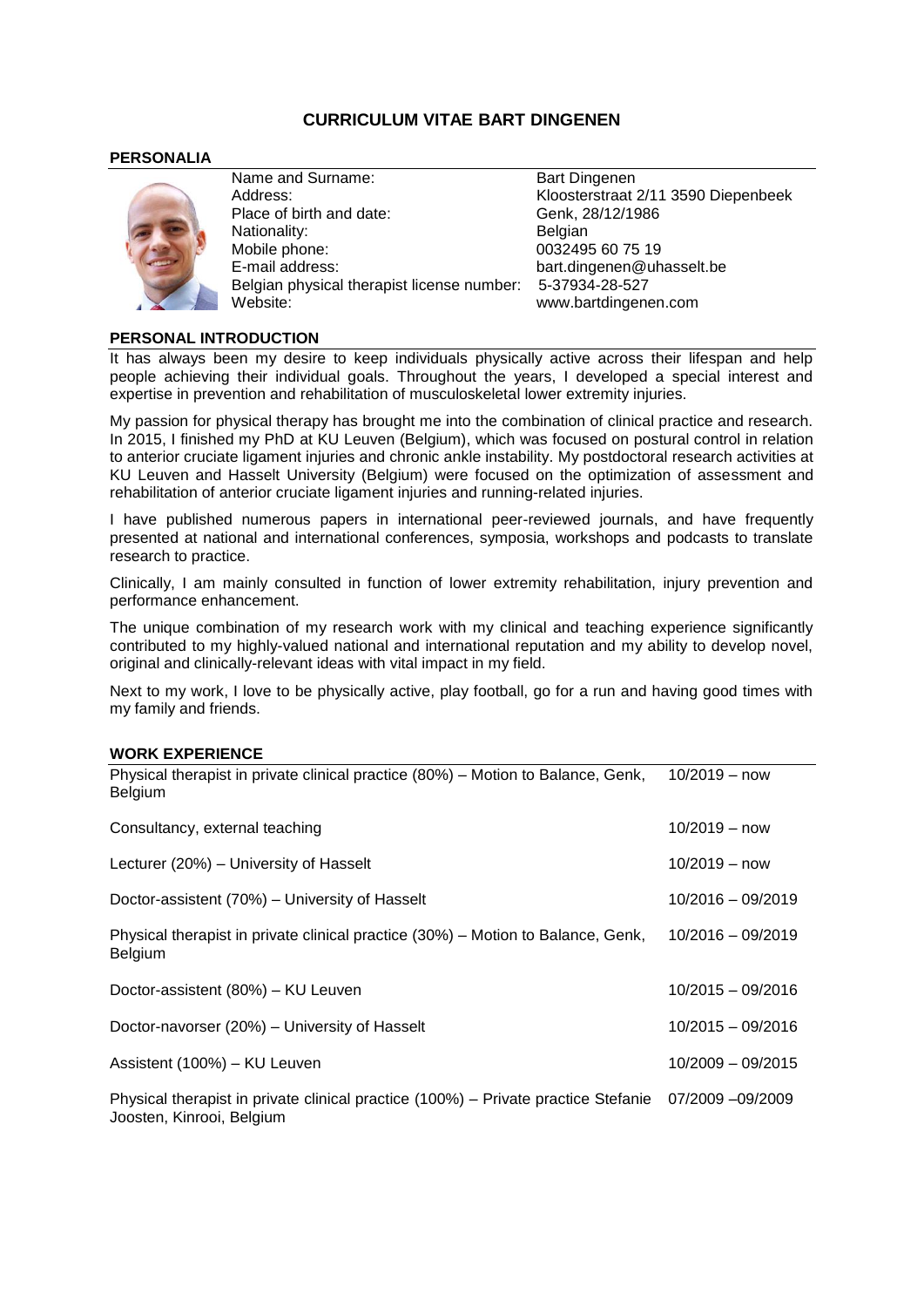### **STUDIES & EDUCATION**

| PhD in Rehabilitation Sciences & Physiotherapy, entitled "Postural control in relation 2009-2015 |  |
|--------------------------------------------------------------------------------------------------|--|
| to knee and ankle injuries during quasi-static and dynamic tasks" - KU Leuven                    |  |

Postgraduate Advanced Musculoskeletal Rehabilitation: Manual Therapy and Sport 2009-2010 Physical Therapy - KU Leuven

Rehabilitation Sciences & Physiotherapy - KU Leuven 2004-2009 2004-2009

#### **AWARDS**

American College of Sports Medicine Biomechanics Interest Group Student Research Award - San Diego - United States - 05/2015

Most popular poster award - 14th Scandinavian Congress of Medicine & Science in Sports – Copenhagen – Denmark - 1-3 February 2018.

#### **ADDITIONAL INFORMATION**

#### **Articles in internationally reviewed academic journals:**

Wouter Welling, Anne Benjaminse, Koen Lemmink, **Bart Dingenen**, Alli Gokeler (2019). Progressive strength training restores quadriceps and hamstring muscle strength within 7 months after ACL reconstruction in amateur male soccer players. *Physical Therapy in Sport.* 40, 10-18.

**Bart Dingenen**, Jan Truijen, Johan Bellemans, Alli Gokeler (2019). Test-retest reliability and discriminative ability of forward, medial and rotational single-leg hop tests. *The Knee*. Epub ahead of print.

**Bart Dingenen**, Peter Malliaras, Tessa Janssen, Linde Ceyssens, Romy Vanelderen, Christian Barton (2019). Two-dimensional video analysis can discriminate differences in running kinematics between recreational runners with and without runningrelated knee injury. *Physical Therapy in Sport*. 38:184- 191.

Linde Ceyssens, Romy Vanelderen, Christian Barton, Peter Malliaras, **Bart Dingenen**. Biomechanical risk factors for running-related injuries: a systematic review. *Sports Medicine.* 49:1095-1115.

Alli Gokeler, **Bart Dingenen.** Between-session and inter-rater reliability of the modified tuck jump assessment in healthy adult athletes. (2019). *Physical Therapy in Sport.* 37:10-14.

Annemie Smeets, Bart Malfait, **Bart Dingenen,** Mark Robinson, Jos Vanrenterghem, Koen Peers**,** Stefaan Nijs, Styn Vereecken, Filip Staes, Sabine Verschueren. (2019). Is knee neuromuscular activity related to anterior cruciate ligament injury risk? A pilot study. *The Knee.* 26: 40-51.

**Bart Dingenen**, Christian Barton, Tessa Janssen, Anke Benoit, Peter Malliaras. (2018). Test-retest reliability of two-dimensional video analysis during running. *Physical Therapy in Sport.* 33: 40-47.

Jack Dix, Stephanie Marsh, **Bart Dingenen**, Peter Malliaras. (2018). The relationship between hip muscle strength and dynamic knee valgus in asymptomatic females: a systematic review. *Physical Therapy in Sport.* Epub ahead of print.

**Bart Dingenen**, Lincoln Blandford, Mark Comerford, Filip Staes, Sarah Mottram. (2018). The assessment of movement health in clinical practice: a multidimensional perspective. *Physical Therapy in Sport.* 32: 282-292

Kevin Deschamps, Maarten Eerdekens, Jurre Geentjens, Lieselot Santermans, Lien Steurs, **Bart Dingenen**, Maarten Thysen, Filip Staes. (2018). A novel approach for detection and exploration of joint coupling patterns in the lower limb kinetic chain. *Gait & Posture.* 62:372-377.

Deschamps, K., Matricali, G., **Dingenen, B.,** De Boeck, J., Bronselaer, S., Staes F. (2018). Foot and ankle kinematics in chronic ankle instability subjects using a midfoot strike pattern when running, including influence of taping. Clinical Biomechanics. 54:1-7.

**Dingenen, B.,** Staes, F.F., Santermans, L., Steurs, L., Eerdekens, M., Geentjens, J., Peers, K.H.E, Thysen, M., Deschamps, K (2018). [Are two-dimensional measured frontal plane angles related to](https://www-ncbi-nlm-nih-gov.kuleuven.ezproxy.kuleuven.be/pubmed/28642097)  [three-dimensional measured kinematic profiles during running?](https://www-ncbi-nlm-nih-gov.kuleuven.ezproxy.kuleuven.be/pubmed/28642097) *Physical Therapy in Sport*, 29:84-92.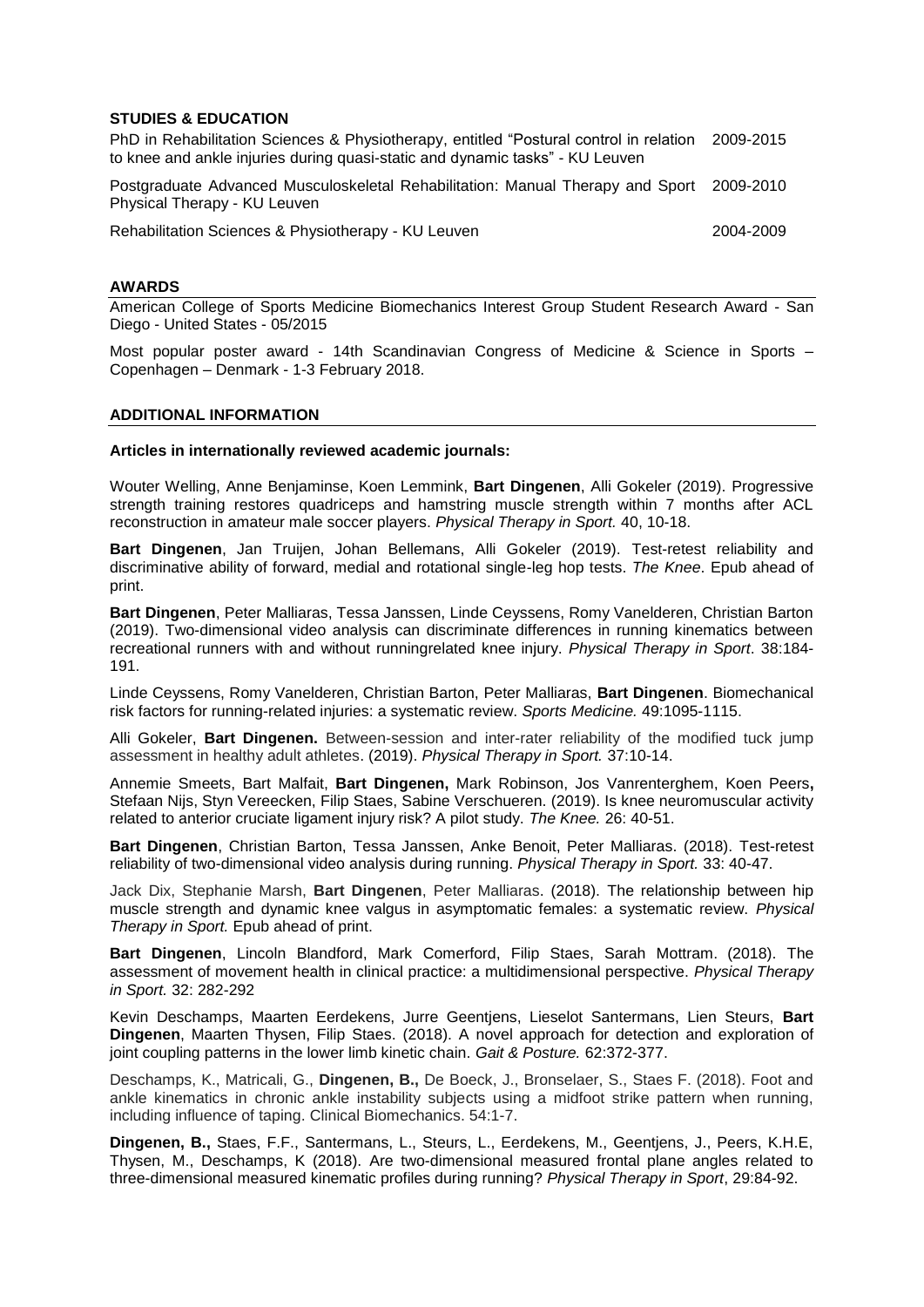**Dingenen, B.** Gokeler, A. (2017) Optimization of the return to sport paradigm after anterior cruciate ligament reconstruction: a critical step back to move forward. *Sports Medicine.* 47(8):1487-1500.

Gokeler, A., **Dingenen, B.,** Mouton, C., Seil, R. Clinical course and recommendations for patients after ACL injury and subsequent ACL reconstruction: a narrative review. *EFORT Open Reviews,* 2017;2(10):410-420.

**Dingenen, B.,** Deschamps, K. Delchambre, F., Van Peer, E., Staes, F.F., Matricali, G.A (2017). [Effect](https://www-ncbi-nlm-nih-gov.kuleuven.ezproxy.kuleuven.be/pubmed/28483559)  [of taping on multi-segmental foot kinematic patterns during walking in persons with chronic ankle](https://www-ncbi-nlm-nih-gov.kuleuven.ezproxy.kuleuven.be/pubmed/28483559)  [instability.](https://www-ncbi-nlm-nih-gov.kuleuven.ezproxy.kuleuven.be/pubmed/28483559) *Journal of Science and Medicine in Sport*, 20(9):835-840.

**Dingenen, B.,** Malfait, B., Nijs, S., Peers, K., Vereecken, S., Verschueren, S., Janssens, L., Staes, F. (2016). Postural stability during single-leg stance: a preliminary evaluation of non-contact lower extremity injury risk. *Journal of Orthopaedic and Sports Physical Therapy, 46* (8), 650-657.

Rafeeuddin, R., Sharir, R., Staes, F., **Dingenen, B.,** George, K., Robinson, M., Vanrenterghem, J. (2016). Mapping current research trends on neuromuscular risk factors of non-contact ACL injury. *Physical Therapy in Sport*, 22, 101-113.

Sharir, R., Rafeeuddin, R., Staes, F., **Dingenen, B.,** George, K., Vanrenterghem, J., Robinson, M. (2016). Mapping current research trends on anterior cruciate ligament injury risk against the existing evidence: In vivo biomechanical risk factors. *Clinical Biomechanics, 37*, 34-43.

**Dingenen, B.,** Janssens, L., Claes, S., Bellemans, J., Staes, F. (2016). Lower extremity muscle activation onset times during the transition from double-leg stance to single-leg stance in anterior cruciate ligament reconstructed subjects. *Clinical Biomechanics, 35*, 116-123.

Malfait, B., **Dingenen, B.,** Smeets, A., Staes, F., Pataky, T., Robinson, M., Vanrenterghem, J., Verschueren, S. (2016). Knee and hip joint kinematics predict quadriceps and hamstrings neuromuscular activation patterns in drop jump landings. *PLoS One, 11* (4)

Deschamps, K., **Dingenen, B.,** Pans, F., Van Bavel, I., Matricali, G., Staes, F. (2016). Effect of taping on foot kinematics in persons with chronic ankle instability. *Journal of Science and Medicine in Sport, 19* (7), 541-546.

**Dingenen, B.,** Janssens, L., Luyckx, T., Claes, S., Bellemans, J., Staes, F. (2015). Postural stability during the transition from double-leg stance to single-leg stance in anterior cruciate ligament injured subjects. *Clinical Biomechanics, 30* (3), 283-289.

**Dingenen, B.,** Janssens, L., Claes, S., Bellemans, J., Staes, F. (2015). Postural stability deficits during the transition from double-leg stance to single-leg stance in anterior cruciate ligament reconstructed subjects. *Human Movement Science, 41*, 46-58.

**Dingenen, B.,** Peeraer, L., Deschamps, K., Fieuws, S., Janssens, L., Staes, F. (2015). Muscleactivation onset times with shoes and foot orthoses in participants with chronic ankle instability. *Journal of Athletic Training, 50* (7), 688-696.

**Dingenen, B.,** Janssens, L., Luyckx, T., Claes, S., Bellemans, J., Staes, F. (2015). Lower extremity muscle activation onset times during the transition from double-leg stance to single-leg stance in anterior cruciate ligament injured subjects. *Human Movement Science, 44*, 234-245.

**Dingenen, B.,** Peeraer, L., Deschamps, K., Fieuws, S., Janssens, L., Staes, F. (2015). Influence of shoes and foot orthoses on lower extremity muscle activation onset times in healthy subjects during the transition from double-leg stance to single-leg stance. *Journal of Sports Medicine and Physical Fitness, 55* (1-2), 16-24.

**Dingenen, B.,** Malfait, B., Nijs, S., Peers, K., Vereecken, S., Verschueren, S., Staes, F. (2015). Can two-dimensional video analysis during single-leg drop vertical jumps help identify non-contact knee injury risk? A one-year prospective study. *Clinical Biomechanics, 30* (8), 781-787.

**Dingenen, B.,** Malfait, B., Vanrenterghem, J., Robinson, M., Verschueren, S., Staes, F. (2015). Can two-dimensional measured peak sagittal plane excursions during drop vertical jumps help identify three-dimensional measured joint moments?. *The Knee, 22*, 73-79.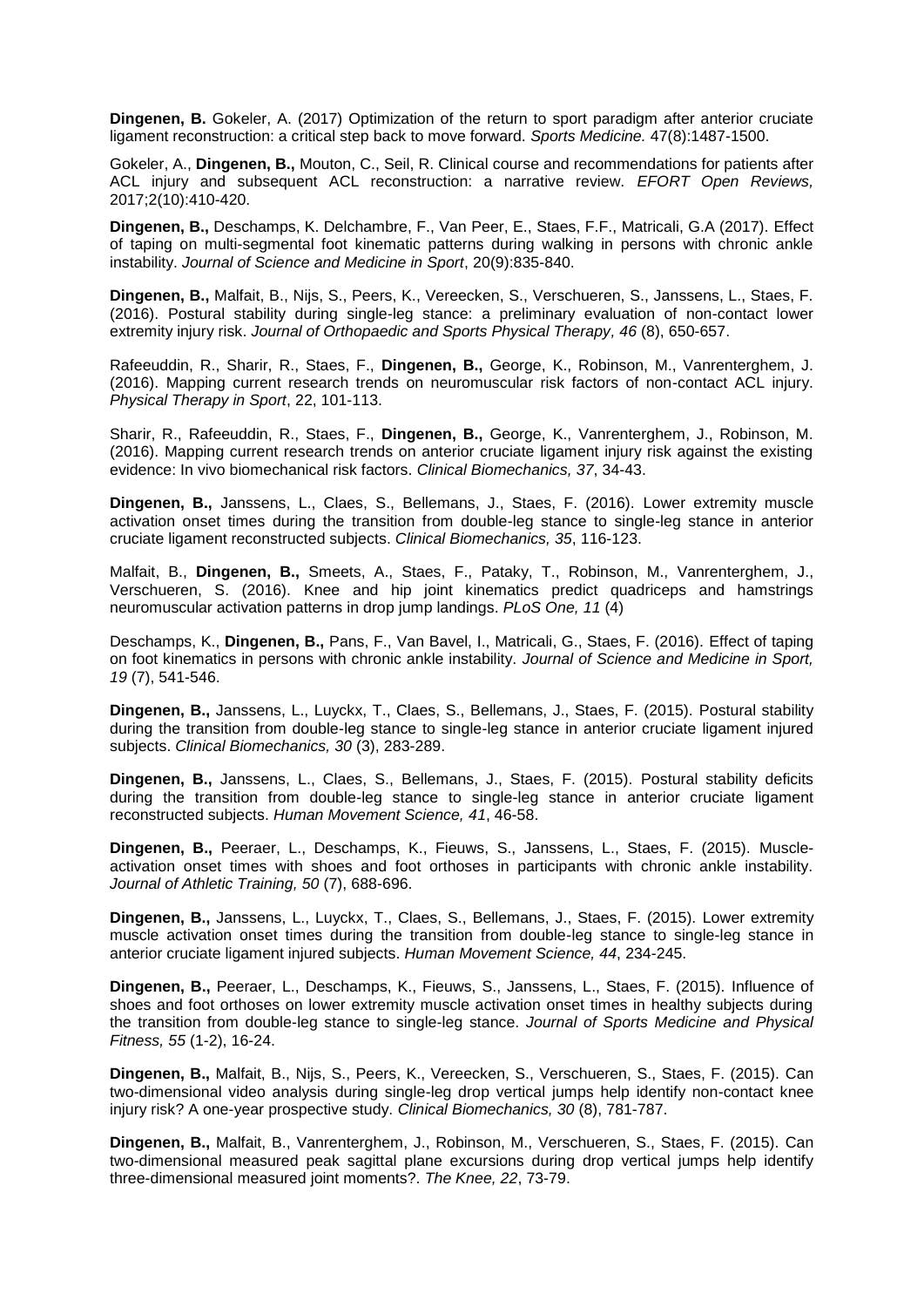**Dingenen, B.,** Malfait, B., Vanrenterghem, J., Verschueren, S., Staes, F. (2014). The reliability and validity of the measurement of lateral trunk motion in two-dimensional video analysis during unipodal functional screening tests in elite female athletes. *Physical Therapy in Sport, 15* (2), 117-123.

Martens, J., Janssens, L., Staes, F., **Dingenen, B.,** Daly, D. (2014). Spectrum analysis of wireless electromyography in water and on dry land: a single case example. *The Open Sports Sciences Journal, 7* (/), 1-5.

Deschamps, K., Roosen, P., Birch, I., **Dingenen, B.,** Bruyninckx, H., Desloovere, K., Aertbeliën, E., Staes, F. (2014). A novel device for standardizing marker placement at the calcaneus. *Journal of the American Podiatric Medical Association, 104* (1), 43-49.

**Dingenen, B.,** Staes, F., Janssens, L. (2013). A new method to analyze postural stability during a transition task from double-leg stance to single-leg stance. *Journal of Biomechanics, 46* (13), 2213- 2219.

#### **Articles in other academic journals**

**Dingenen, B.** (2015). Oefentherapie als behandeling van het patellofemoraal pijnsyndroom. *Minerva: Tijdschrift voor Evidence-based Medicine, 14* (8), 98-99.

Lambrechts, D., Van Malderen, K., **Dingenen, B.,** Van Deun, S., Janssens, L., Staes, F. (2011). Spieractivatie bij elite zwemmers: een gecontroleerde laboratoriumstudie. *Geneeskunde en Sport, 44* (1), 6-13.

#### **Articles in other professionally oriented journals**

**Dingenen, B.,** Peeraer, L., Deschamps, K., Fieuws, S., Janssens, L., Staes, F. (2016). De invloed van schoenen en zolen op spieractivatietijden bij personen met chronische enkelinstabiliteit. *PodoSophia, 24* (2), 43-46.

#### **Professionally oriented books, internationally recognised publisher; as author**

Staes, F. Vereecken, S., Daniels, K., **Dingenen, B.** (2017). *Algemene principes voor de preventie van sportletsels. Een benadering gericht op de individuele atleet vanuit kinesitherapeutisch oogpunt.* Leuven: ACCO.

Staes, F. Vereecken, S., Daniels, K., **Dingenen, B.** (2016). *Algemene principes voor de preventie van sportletsels. Een benadering gericht op de individuele atleet vanuit kinesitherapeutisch oogpunt.* Leuven: ACCO.

Staes, F., Dauw, C., Heylen, M., **Dingenen, B.** (2016). *Behandeling van patiënten met musculoskeletale aandoeningen ter hoogte van het onderste lidmaat.* Leuven: ACCO.

Staes, F., **Dingenen, B.,** Heylen, M. (2015). *Behandeling van patiënten met musculoskeletale aandoeningen ter hoogte van het onderste lidmaat.* Leuven: ACCO.

Staes, F., **Dingenen, B.,** Heylen, M. (2014). *Behandeling van patiënten met musculoskeletale aandoeningen ter hoogte van het onderste lidmaat.* Leuven: ACCO.

#### **Other academic books; as author**

Staes, F., **Dingenen, B.** (2012). *Behandeling van patiënten met musculoskeletale aandoeningen ter hoogte van het onderste lidmaat.* Leuven: Acco.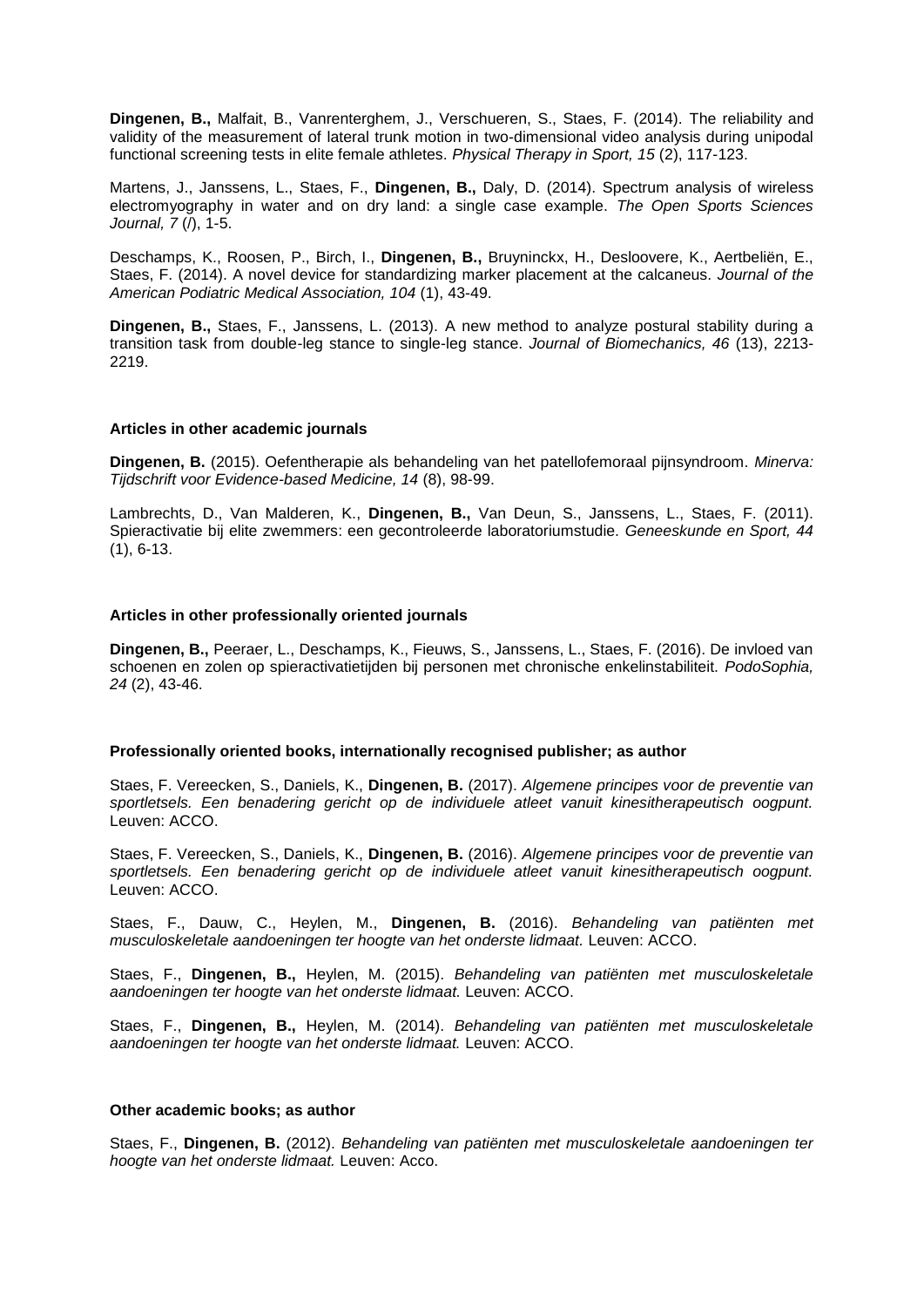Staes, F., De Smedt-Jans, K., Daniels, K., **Dingenen, B.,** Peers, K., Thysen, M., Van Malderen, K., Vereecken, S. (2011). *Preventie van sportletsels. Een benadering gericht op de individuele atleet.*  (Staes, Filip, Ed.). Leuven: Acco.

### **Other professionally oriented books; as author**

Staes, F., **Dingenen, B.** (2013). *Behandeling van patiënten met musculoskeletale aandoeningen ter hoogte van het onderste lidmaat.* Leuven: ACCO.

#### **Article in other academic book**

**Dingenen, B.,** Staes, F., Vereecken, S. (2011). Voorbeelden uit het voetbal. In: Staes F. (Eds.)*, Preventie van sportletsels. Een benadering gericht op de individuele atleet* Acco, 119-128.

**Dingenen, B.,** Vereecken, S., Staes, F., Peers, K. (2011). Letsels in het voetbal. In: *, Preventie van sportletsels. Een benadering gericht op de individuele atleet*. Leuven: Acco, 27-31.

Staes, F., De Smedt-Jans, K., Daniels, K., Thysen, M., Vereecken, S., **Dingenen, B.** (2011). Aandachtspunten bij preventie. In: *, Preventie van sportletsels. Een benadering gericht op de individuele atleet* Acco, 99-118.

#### **Meeting abstracts, presented at international scientific conferences and symposia, published or not published in proceedings or journals**

**Bart Dingenen**, Peter Malliaras, Tessa Janssen, Linde Ceyssens, Romy Vanelderen, Christian Barton. Two-dimensional video analysis during running in recreational runners with and without running-related knee injury. Sportskongres. 31 January – 2 February 2019, Copenhagen, Denmark.

**Bart Dingenen,** Filip Staes, Romy Vanelderen, Linde Ceyssens, Peter Malliaras, Christian Barton, Kevin Deschamps. Subclassification of recreational runners with a running-related injury based on running kinematics measured with two-dimensional video analysis. Sportskongres. 31 January – 2 February 2019, Copenhagen, Denmark.

**Bart Dingenen,** Jan Truijen, Johan Bellemans, Alli Gokeler. Relationships between a multidirectional reactive agility test, functional performance and patient-reported outcome measures 6 months after anterior cruciate ligament reconstruction. Sportskongres. 31 January – 2 February 2019, Copenhagen, Denmark.

Welling, W., Benjaminse, A. Lemmink, K. **Dingenen, B.,** Gokeler, A. Progressive strength training results in less deficits during rehabilitation after an ACL reconstruction. XXVII Isokinetic Medical Group Conference Football Medicine Outcomes, Barcelona, June 2018.

**Dingenen, B.,** Gokeler, A. Test-retest reliability of forward, medial and rotational single-leg hop tests. 14th Scandinavian Congress of Medicine & Science in Sports, Copenhagen, Denmark. 1-3 February 2018.

**Dingenen, B.,** Bartono, C., Janssen, T., Benoit, A., Malliaras, P. Test-retest reliability of twodimensional video analysis during running. 14th Scandinavian Congress of Medicine & Science in Sports, Copenhagen, Denmark. 1-3 February 2018.

**Dingenen, B.,** Hawinkel, S., Petré, S., Gokeler, A. Test-retest reliability of two-dimensional video analysis of single-leg drop vertical jumps. 14th Scandinavian Congress of Medicine & Science in Sports, Copenhagen, Denmark. 1-3 February 2018.

**Dingenen, B.,** Staes, F., Santermans, L., Steurs, L., Geentjens, J., Eerdekens, M., Peers, K., Thysen, M., Deschamps, K. (2016). Are two-dimensional measured peak frontal plane joint excursions related to three-dimensional measured kinematic profiles during running?. Annual Congress of the European College of Sport Science. Vienna, 6-9 July 2016.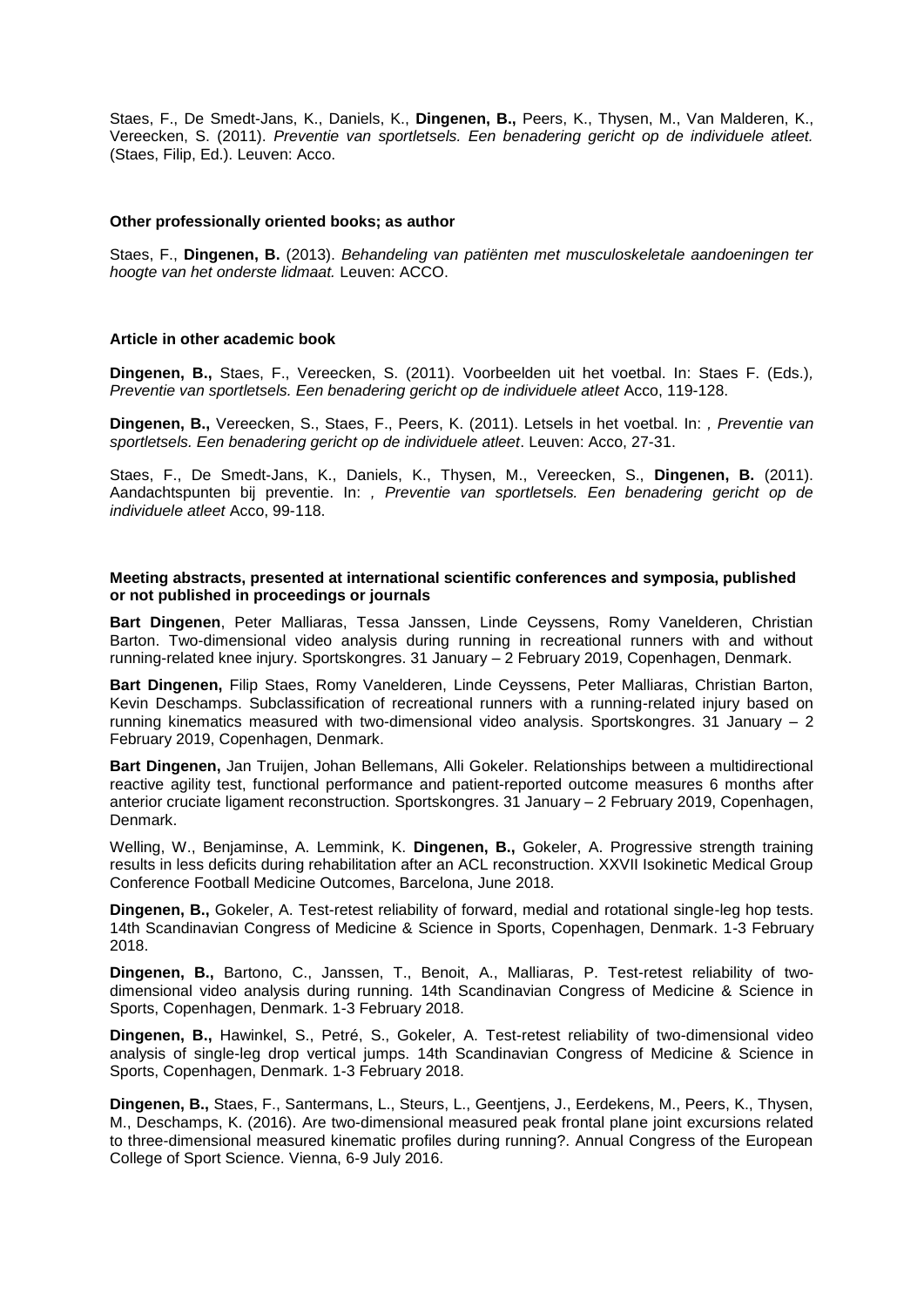**Dingenen, B.,** Malfait, B., Nijs, S., Peers, K., Vereecken, S., Verschueren, S., Janssens, L., Staes, F. (2015). A prospective evaluation of postural stability during the transition from double-leg stance to single-leg stance. Amercian College of Sports Medicine Annual Meeting. San Diego, 26-30 May 2015.

**Dingenen, B.,** Janssens, L., Claes, S., Bellemans, J., Staes, F. (2014). Postural stability during the transition from double-leg stance to single-leg stance in anterior cruciate ligament reconstructed subjects*. British Journal of Sports Medicine: vol. 48* (7). IOC World Conference on Prevention of Injury & Illness in Sport. Monaco, 10-12 April 2014, 585.

**Dingenen, B.,** Janssens, L., Claes, S., Bellemans, J., Staes, F. (2014). Lower extremity muscle onset times during the transition from double-leg stance to single-leg stance in anterior cruciate ligament reconstructed subjects*. British Journal of Sports Medicine: vol. 48* (7). IOC World Conference on Prevention of Injury & Illness in Sport. Monaco, 10-12 April 2014, 584-585.

Malfait, B., **Dingenen, B.,** Staes, F., Vanrenterghem, J., Verschueren, S. (2014). Differences in neuromuscular activity of quadriceps and hamstrings with respect to different landing patterns in female athletes. IOC World Conference Prevention of Injury and Illness in Sport. Monaco, 10-12 April 2014.

**Dingenen, B.,** Malfait, B., Vanrenterghem, J., Robinson, M., Verschueren, S., Staes, F. (2014). Are sagittal plane kinematics related to three-dimensional joint loading during the drop vertical jump test?*. British Journal of Sports Medicine: vol. 48* (7). IOC World Conference on Prevention of Injury & Illness in Sport. Monaco, 10-12 April 2014, 585.

Malfait, B., **Dingenen, B.,** Vanrenterghem, J., Staes, F., Verschueren, S. (2013). Neuromuscular screening for ACL injury in elite female athletes during a single-leg drop vertical jump. ISPGR. Akita (Japan), 22-26 June 2013.

**Dingenen, B.,** Malfait, B., Verschueren, S., Staes, F. (2012). The relationship between lumbopelvic motor control and two-dimensional video analysis of the vertical jump in elite female athletes. European College of Sport Sciences. Bruges, 4-7 July 2012.

**Dingenen, B.,** Malfait, B., Verschueren, S., Staes, F. (2012). The implementation of lateral trunk motion in two-dimensional video analysis during unipodal functional screening tests in elite female athletes. European College of Sport Sciences. Bruges, 4-7 July 2012.

Malfait, B., **Dingenen, B.,** Staes, F., Vanrenterghem, J., Verschueren, S. (2012). Relevance of absolute knee loading during drop vertical jump in elite female athletes. European College of Sport Science. Bruges, 4-7 July.

**Dingenen, B.,** Peeraer, L., Deschamps, K., Janssens, L., Staes, F. (2012). Foot orthoses accelerate muscle onset times in chronic ankle instability subjects*. Medicine and Science in Sports and Exercise: vol. 44* (5S). Amercian College of Sports Medicine Annual Meeting. San Francisco, 29 May 2012 - 2 June 2012, 515-515.

**Dingenen, B.,** Van Deun, S., Janssens, L., Staes, F. (2010). Patients with adductor-related groin pain show a delayed muscle onset and a lack of variation in muscle recruitment order. Primary care musculoskeletal research congres. Rotterdam, 11-13 October 2010.

### **Meeting abstracts, presented at other scientific conferences and symposia, published or not published in proceedings or journals**

**Dingenen, B.,** Janssens, L., Claes, S., Bellemans, J., Staes, F. (2012). Lower extremity muscle activation onset times in anterior cruciate ligament reconstructed subjects. Vereniging voor Kinesiologie. Brussels, 7 December 2012.

**Thesis**